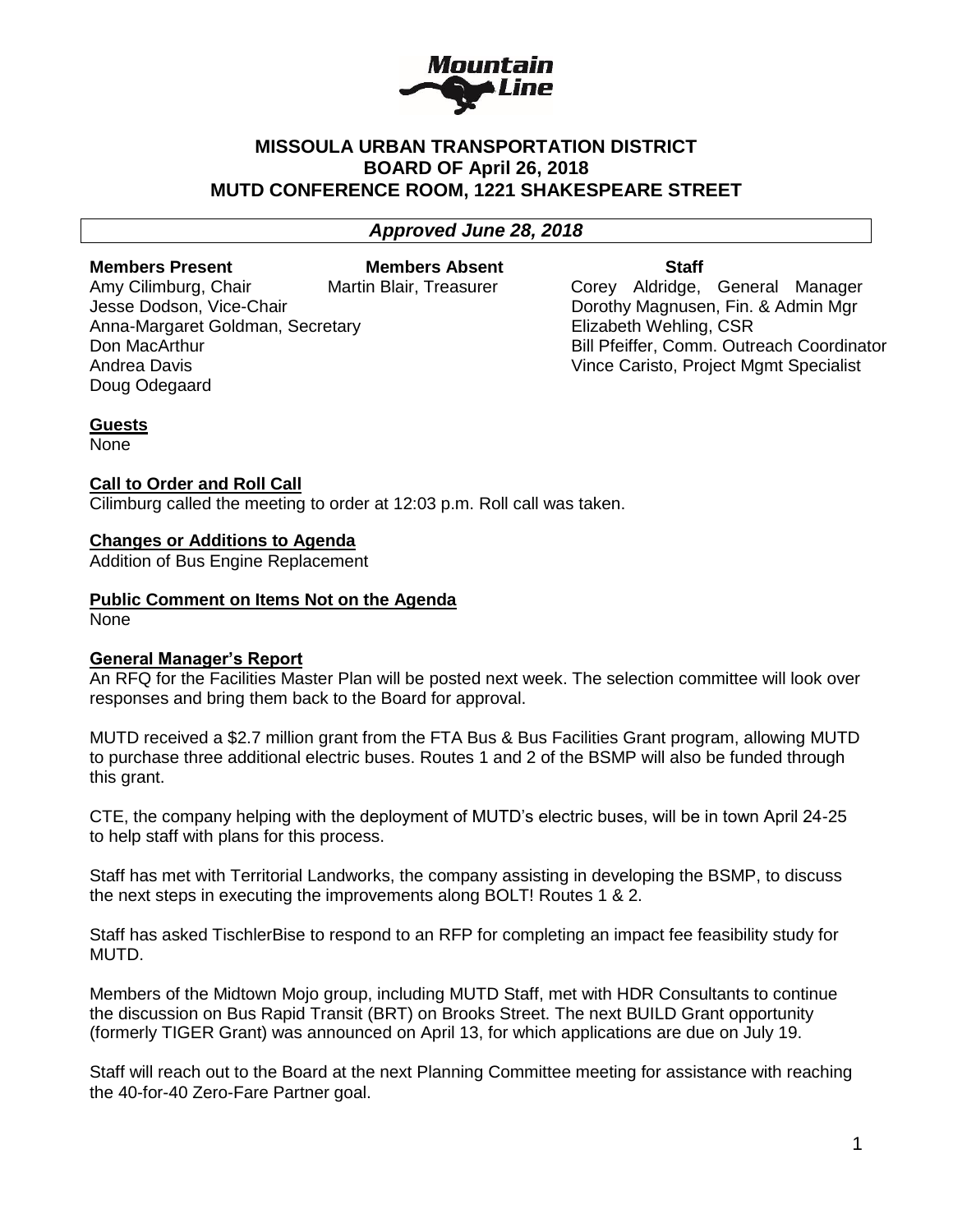The Vision Statement for MUTD was last updated in 2013 and is in need of an update as the organization transforms. Staff and the Board will discuss the vision of the future for MUTD in the coming months.

The Planning Committee will review the Transportation District boundary and expanding the boundary at their next meeting.

#### **Minutes of March 22, 2018**

Odegaard made a motion to approve the minutes of March 22, 2018, seconded by Goldman. The motion carried unanimously.

#### **Missoula In Motion Match Request**

Missoula In Motion (MIM) requests \$8,000 from MUTD to continue their efforts in sustainable transportation for Missoula.

MacArthur made a motion to approve a match request of \$8,000 to Missoula in Motion, seconded by Davis. The motion carried unanimously.

#### **Transfer Center Retail Space Construction**

Staff has worked with DC Engineering and Home Energy Service, Inc., to revise construction plans for the placement of the new HVAC ventilation hood in the Transfer Center Retail Space. The updated plans, including relocation of rooftop solar panels, permits required by the City, and designs.

MacArthur made a motion to approve the purchase of construction services from Home Energy Service, Inc., in the amount of \$91,551.94, plus a 3% contingency, seconded by Dodson. The motion carried unanimously.

#### **Transfer Center Retail Space Lease Agreement**

Ninja Mike's, LLC, a local food truck vendor, has responded to the RFP for the Transfer Center Retail Space both times it has been advertised. Their vision is to serve "grab and go" food in the Retail Space. The lease agreement between MUTD and Ninja Mike's covers a term of seven years. The total revenue, to be used for eligible capital and operating expenses, will amount to \$103,968 over the seven year term.

MacArthur made a motion to authorize the General Manager to execute a lease agreement with Ninja Mike's, LLC, seconded by Dodson. The motion carried unanimously.

#### **Utility Truck Purchase**

In April 2017, the Board approved the purchase of a maintenance utility truck from Kois Brothers of Great Falls, MT. The truck was delivered far past the promised delivery date and did not meet the standards set by the District, so staff terminated the contract in March 2018. Staff immediately moved to the second proposal received, from Titan Truck of Spokane, Washington.

Odegaard made a motion to approve the purchase of a 2019 GMC 3500, plus add-ons, from Titan Truck of Spokane, WA for a price of \$73,400.00, plus a 3% contingency, seconded by Davis. The motion carried unanimously.

#### **Bus Shelter Purchase**

An RFP was released for the purchase of six (6) bus shelters, which received two (2) responses. MUTD selected the proposal from Brasco International, Inc., based on cost and quality of proposal. These shelters will be purchased with CMAQ funds.